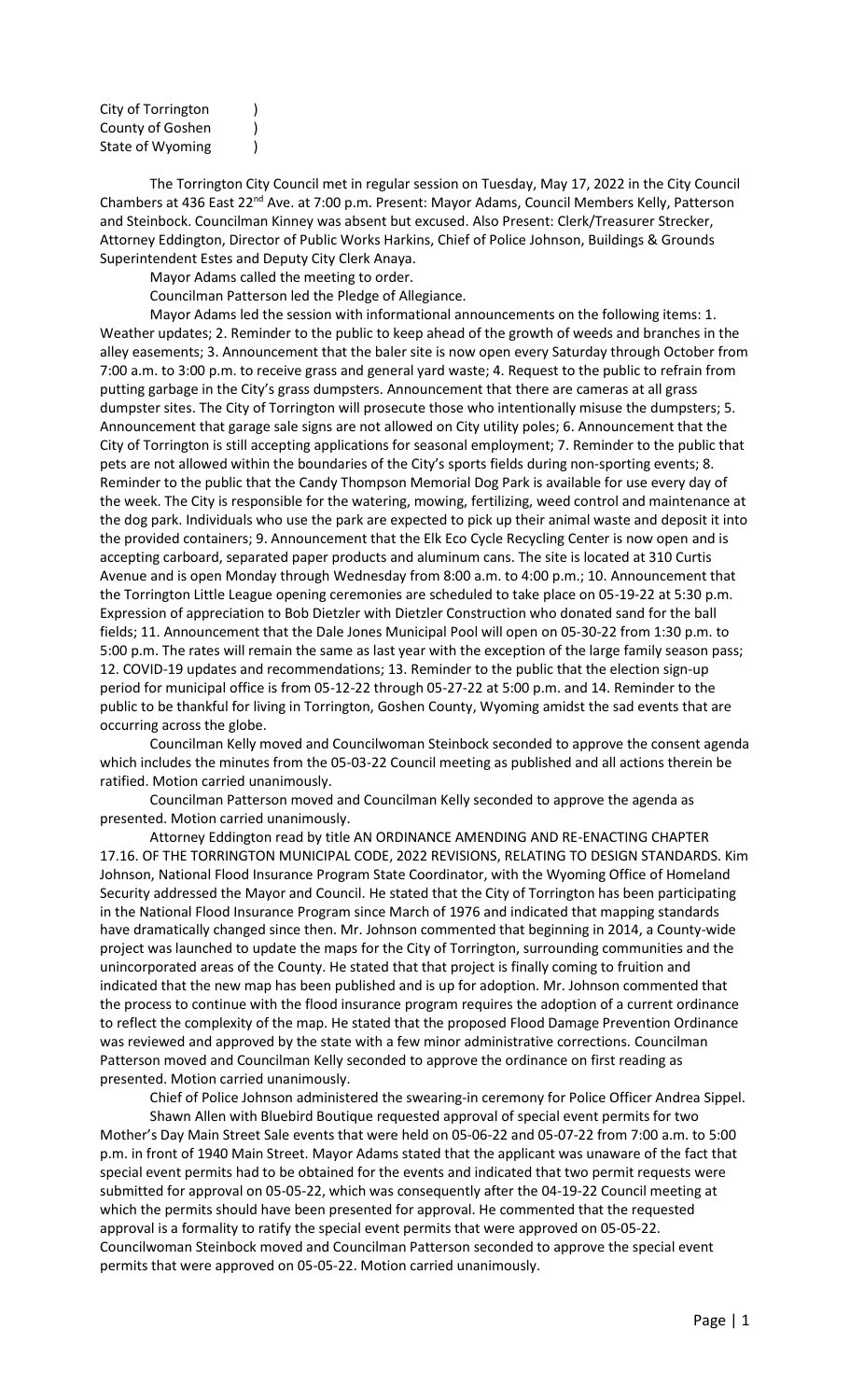Dana Wimberly with Lifeway Church requested approval of a special event permit for a Vacation Bible School Kick Off Community Event to be held on 06-25-22 from 3:00 p.m. to 7:00 p.m. in front of 2502 East G Street. Mayor Adams stated that the applicant is requesting that the special event permit fee be waived due to the fact that Lifeway Church is a non-profit organization. Councilman Kelly moved and Councilman Patterson seconded to approve the special event permit and to waive the special event permit fee as presented. Motion carried unanimously.

Brayden Connour with Goshen County Economic Development requested approval of four special event permits for a series of Music on Main Summer Concert events to be held on 06-15-22, 06- 29-22, 07-13-22 and 07-27-22 from 2:00 p.m. to 9:00 p.m. in the public parking lot located at 119 East 21<sup>st</sup> Avenue. He stated that the catering permit requests associated with the events will be presented for approval at the 06-07-22 Council meeting. Councilwoman Steinbock moved and Councilman Kelly seconded to approve the special event permits as presented. Motion carried unanimously.

Director of Public Works (DPW) Harkins presented for approval the Agreement for Transfer of Entitlements between the Federal Aviation Administration (FAA) and the City of Torrington. He stated that the Yellowstone Regional Airport has a project that is in need of additional funding and indicated that the Torrington Municipal Airport has entitlement funding remaining in the current 2022 Fiscal Year. DPW Harkins commented that the FAA is requesting to transfer those remaining funds, totaling \$591,902.00, to the Yellowstone Regional Airport in Cody, Wyoming, and stated that the funds will be repaid to the Torrington Municipal Airport out of 2023 Fiscal Year Yellowstone Regional Airport entitlements. Councilman Patterson moved and Councilwoman Steinbock seconded to approve the Agreement for Transfer of Entitlements between the Federal Aviation Administration (FAA) and the City of Torrington as presented. Motion carried unanimously.

Mayor Adams presented for approval the following appointment to the Airport Board: John Otten. Expiration of Term: 12-31-24. Councilman Kelly moved and Councilwoman Steinbock seconded to approve the appointment to the Airport Board as presented. Motion carried unanimously.

Attorney Eddington read by title AN ORDINANCE PROVIDING FOR THE APPROPRIATION OF MONEY BY THE CITY OF TORRINGTON, WYOMING, TO MEET ITS GENERAL FUND REQUIREMENTS AND OBLIGATIONS, TO MEET ITS ENTERPRISE FUND REQUIREMENTS AND OBLIGATIONS, FOR THE 2023 FISCAL YEAR COMMENCING JULY 1, 2022 AND FIXING THE SUM TO BE RAISED BY TAXATION. Clerk/Treasurer Strecker stated that there are still several items that will need to be considered at the Budget Work Session that will be held on 05-26-22. Items still pending include: Wages, Insurance (Health, Property/Casualty and Liability), IT Budget, Administrative Fees and Cash Balances/Cash Carry Over Review(s). Councilwoman Steinbock moved and Councilman Patterson seconded to approve the FY23 Budget on first reading as presented. Voting aye Adams, Patterson and Steinbock, nay Kelly, motion carried.

The bills from 05-04-22 to 05-17-22 were presented for payment. Councilman Patterson moved and Councilman Kelly seconded to approve the bills for payment as presented. Motion carried unanimously.

Mayor Adams asked for public comments, questions or concerns. None were heard.

Councilwoman Steinbock moved and Councilman Patterson seconded that there being no further business to come before the Mayor and Council to adjourn at 7:54 p.m. Motion carried unanimously.

The following bills were approved for payment: 73491 MOTOROLA SOLUTIONS INC. dispatch 911 service contract 9159.62;73492 MUNICIPAL ENERGY AGENCY OF NE wholesale power 395615.31; 73493 WY RETIREMENT SYSTEMS retirement 68180.24;73494 DEPARTMENT OF WORKFORCE SERVICES workers compensation 10875.48;73495 WYRULEC CO Landfill Electric 335.06;73496 AFLAC payroll withholding 453.48;73497 CITY OF TORRINGTON payroll withholding 429.88;73498 DENT, DAVID A. Golf Pro Payable 2397.82;73499 GOSHEN CO DISTRICT COURT CLERK payroll withholding 100.00;73500 GREAT-WEST TRUST CO LLC payroll withholding 1425.00;73501 NEW YORK LIFE payroll withholding 359.37;73502 TORRINGTON EMPLOYEES INSURANCE select flex contributions 2945.54;73503 WASHINGTON NATIONAL INSURANCE CO payroll withholding 32.70;73504 M HAYDEN LLC deposit refund 203.22;73505 NEWMAN, PAUL deposit refund 94.27;73506 PLUMMER, KAYLA deposit refund 50.87;73507 SAUSER, LAUREN deposit refund 101.73;73508 HALLBERG, KEN deposit refund 24.01;73509 MIRICH, KYLE S. deposit refund 104.67;73510 CULP, CALEB deposit refund 37.58;73511 IRONS, HERB fuel/ambulance transport reimb 57.60;73512 HATLEY, JACOB A. deposit refund 50.48;73513 JENKINS, LAURA M. deposit refund 110.71;73514 KLATT, PEGGY deposit refund 45.59;73515 B & E FARM LLC deposit refund 24.61;73516 SCHAFER, BRIONNA deposit refund 49.05;73517 TORRINGTON SAGE APT deposit refund 47.74;73518 ABSOLUTE SOLUTIONS repair power/channel switch on BK radio,shipping/ handling-warranty repair 240.60;73519 ACCUSCREEN MOBILE DRUG TESTING SERVICES rapid screen drug tests 56.00;73520 ACTION INDUSTRIAL SUPPLY CO work boots 143.99;73521 ALLWATER SUPPLY LLC spare parts/rebuild pump kits,connectors 302.58;73522 ANGEL ARMOR LLC body armor carrier 1145.82;73523 B & C STEEL CORPORATION dumpster rods 351.26;73524 BLOEDORN LUMBER CO-TORRINGTON plywood 384.42;73525 CAPITAL ONE TRADE CREDIT batteries 473.10;73526 BROWN CO operator/parts manuals 96.60;73527 CASELLE INC. contract support & maint 1990.00;73528